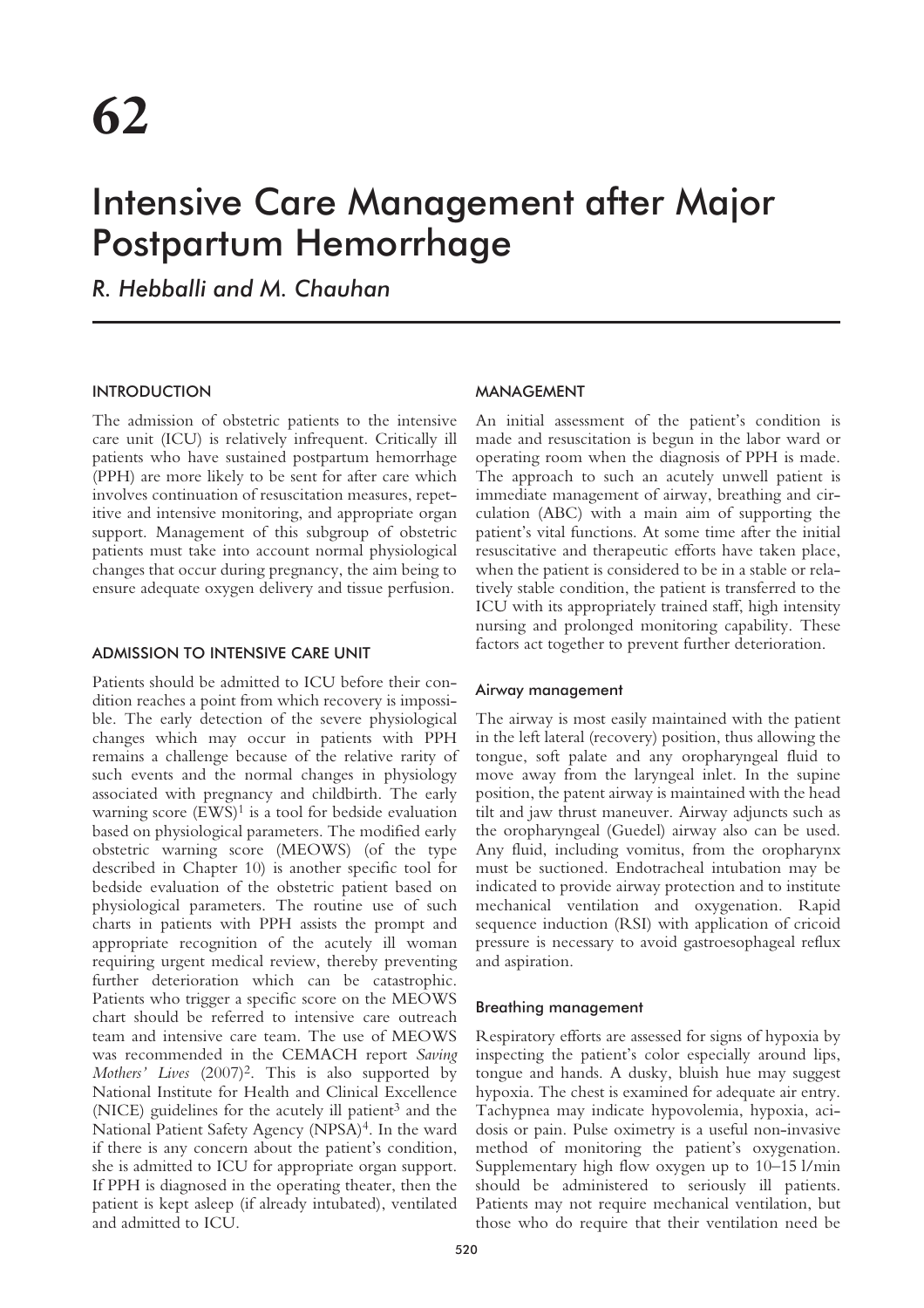identified as early as possible before they deteriorate further.

# *Invasive ventilation*

Mechanical ventilation is instituted via endotracheal tube when the patient's spontaneous ventilation is inadequate or there is imminent respiratory failure leading to poor gas exchange in the lungs. The underlying condition for respiratory failure (PPH and its complications) should be corrected while the patient is ventilated. Once the underlying condition is treated and the patient is able to support her own ventilation and oxygenation, the ventilatory support is gradually withdrawn (weaning).

# *Non-invasive ventilation*

Non-invasive ventilation (NIV) refers to the provision of ventilatory support through the patient's upper airway using a mask or similar device5. Application of non-invasive positive airway pressure may be helpful in some selected patients by both preventing atelectasis and improving oxygenation.

# Circulatory management

Acute and continued blood loss leads to hypovolemic shock. The onset of shock is usually secondary to hypovolemia and represents a failure of tissue perfusion. The body responds to an acute hemorrhage by activating various physiological systems. The cardiovascular system responds with tachycardia and compensatory vasoconstriction. In such circumstances, an initially normal blood pressure does not exclude shock, as the blood pressure may be maintained because of vasoconstriction.

The principles of management are to aim for normal tissue oxygen delivery. This is done by adjusting the preload, increasing cardiac contractility and optimizing systemic vascular resistance. The preload is adjusted first to ensure an adequate circulating volume with fluids and then, if necessary, vasoactive drugs are commenced. Increasing the hemoglobin with blood transfusion and good oxygenation optimizes the oxygen content of the blood. The treatment should be aggressive and directed by the response to therapy.

# *Fluids and bloods*

Initially fluids should be infused to compensate for blood loss. However, adequate blood transfusion therapy must be instituted sooner rather than later as discussed elsewhere in this book (see Chapter 4).

# *Electrolytes*

Serum electrolytes such as sodium, potassium, magnesium, calcium and phosphate play important roles in cellular metabolism and regulation of cellular membrane potentials. These should be regularly measured and corrected accordingly.

# *Monitoring*

Physical examination will show the signs and symptoms of hypovolemic shock. Apart from continuous electrocardiogram (ECG), pulse oximetry saturation (SpO2) and non-invasive blood pressure monitoring, the invasive monitoring should be instituted as soon as possible to guide the therapy.

# *Invasive blood pressure*

Non-invasive blood pressure measurements may not be reliable because of factors such as shock and/or patient restlessness. Arterial cannulation is required for monitoring arterial pressure, arterial blood gas analysis and for frequent blood sampling.

# *Central venous pressure*

A central venous pressure line should be secured at the earliest opportunity and used to guide volume replacement and infusion of vasoactive drugs.

# *Cardiac output*

The measurement of cardiac output constitutes a vital part in the management of critically ill patients. Invasive methods such as the thermodilution technique using a pulmonary artery (Swan-Ganz) catheter are the clinical standard<sup>6</sup>. Despite this, minimally invasive techniques are gaining popularity, as they allow continuous cardiac output monitoring while avoiding the risks associated with invasive procedures<sup>7</sup>. In addition, minimally invasive hemodynamic monitoring provides easier, quicker, cheaper, safer, continuous, on-line, real-time display of the hemodynamics of acutely ill patients compared with invasive monitoring8. The minimally invasive cardiac output measurement techniques include esophageal Doppler, arterial pulse contour analysis (LiDCO plus) and thoracic bioimpedance.

*Esophageal Doppler* The esophageal Doppler technique is based on measurement of blood flow velocity in the descending aorta by means of a Doppler transducer (4 MHz continuous or 5 MHz pulsed wave). In a mechanically ventilated patient, the probe is introduced orally and advanced gently until the tip is located at approximately the mid-thoracic level; it is then rotated so that the transducer faces the aorta and a characteristic aortic velocity signal is obtained. When combined with aortic cross-sectional area, this allows hemodynamic variables including stroke volume and cardiac output to be obtained from interpretation of the size and shape of the waveform (Figures 1 and 2). Probe position is optimized by slow rotation in the long axis and alteration of the depth of insertion to generate a clear signal with the highest possible peak velocity. Gain setting is adjusted to obtain the best outline of the aortic velocity waveform.

The esophageal Doppler cardiac output monitor has undergone significant technological advancement and clinical evaluation<sup>9</sup>. There is good correlation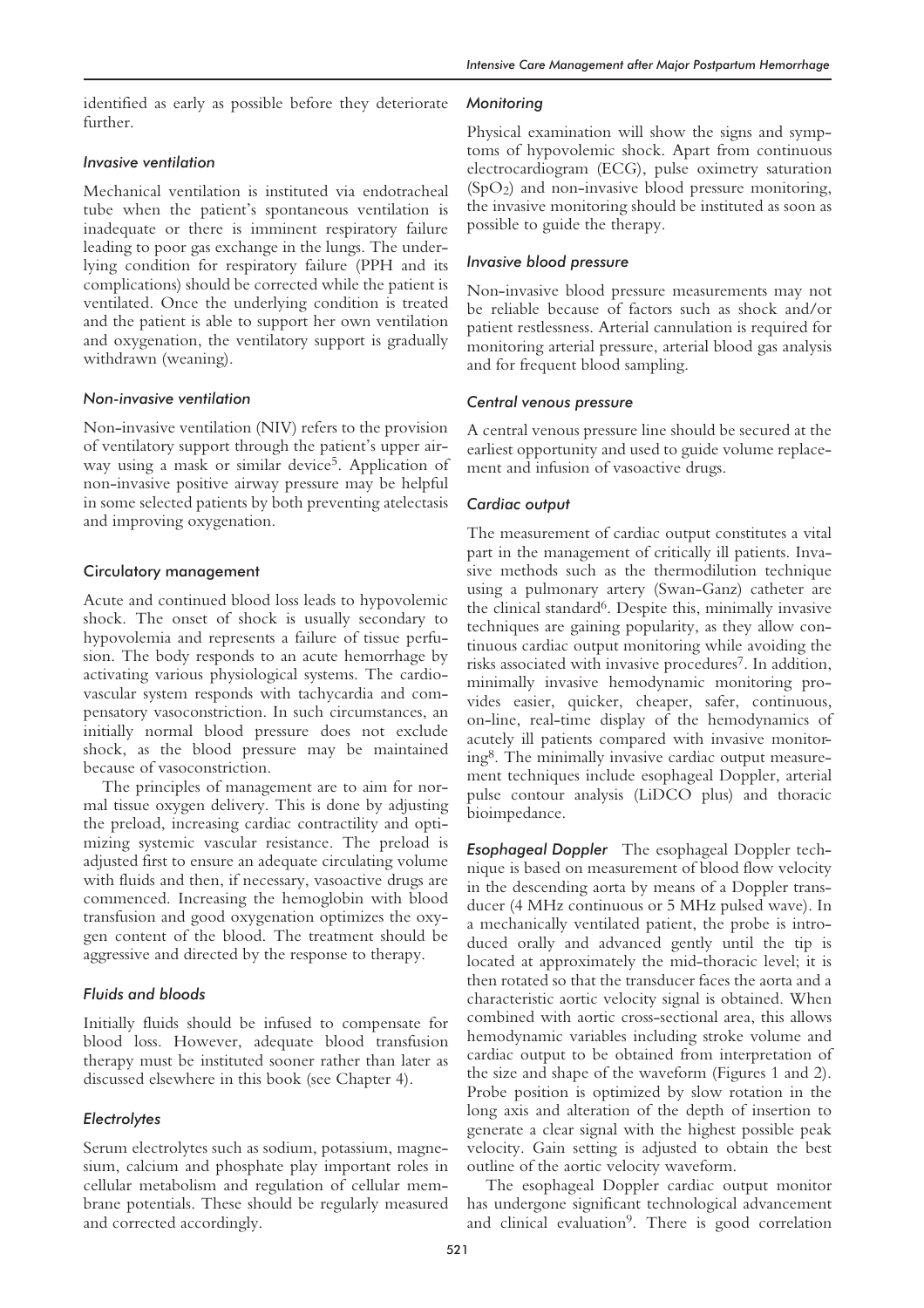#### POSTPARTUM HEMORRHAGE

between measures of cardiac output made simultaneously with the esophageal Doppler monitor and conventional thermodilution. Esophageal Doppler ultrasonography has been used for intravascular volume optimization in both the perioperative period and the critical care setting. Its use in cardiac, general and orthopedic surgery has been associated with a reduction in morbidity and hospital stay<sup>10–12</sup>.

*Arterial pulse contour analysis* Arterial pulse contour analysis (PiCCO and LiDCO plus) estimates the left ventricular stroke volume and therefore cardiac output from arterial pulse pressure waveform on a beat to beat basis. This may have advantages over the existing technologies, as the majority of critically ill patients already have the arterial pressure traces transduced, making this technique minimally invasive and providing the ability to monitor changes in stroke volume and cardiac output<sup>13</sup>.

The LiDCO plus is based on the lithium bolus indicator dilution method of measuring cardiac output. A small dose of lithium chloride is injected via a central or peripheral venous line; the resulting arterial lithium concentration–time curve is recorded by withdrawing blood past a lithium sensor attached to the patient's existing arterial line. This value is then used to calibrate the LiDCO as well as to give continuous cardiac output and derived variables from arterial waveform analysis. This facilitates patient management by allowing assessment of the immediate response to a fluid challenge, drugs or other therapeutic interventions. In terms of accuracy, clinical studies over a wide range of cardiac outputs demonstrate that the LiDCO method is at least as accurate as thermodilution even in patients with varying cardiac outputs<sup>14</sup>. Having said this, several factors affect the accuracy of cardiac output measurements based on the analysis of arterial waveforms, including damped waveforms and inadequate pulse detection (e.g. severe arrhythmias, catheter dislodgement)<sup>15</sup>.

#### *Inotropes and vasopressors*

Pharmacologic agents that increase the blood pressure by increasing cardiac contractility are called inotropes, and agents that increase blood pressure by arteriole vasoconstriction are called vasopressors. This group of drugs is useful for resuscitation of seriously ill patients. Inotropes include the catecholamines or phosphodiesterase inhibitors. The catecholamines increase intracellular cAMP levels via adenylate cyclase stimulation; cAMP increases intracellular calcium ion mobilization and force of contraction<sup>16</sup>.

These drugs all act directly or indirectly on the sympathetic nervous system, but the effect of each drug varies depending on the sympathetic receptor (Table 1) for which the drug possesses greatest affinity. Direct acting drugs act by stimulating the sympathetic nervous system receptors, whereas indirect acting drugs cause the release of noradrenaline from the receptor which then produces the effect. Some drugs have a mixed effect. Commonly used inotropes

(dopamine, dobutamine and adrenaline) and vasopressors (phenylephrine, noradrenaline and vasopressin) are shown in Table 2.

**Dopamine** Dopamine acts on D1, D2,  $\beta$ 1 and  $\alpha$ 1 receptors, in a dose dependent manner. At low doses, dopamine causes dopamine receptor (D1, D2) mediated renal and mesenteric vasodilatation and results in diuresis. At an intermediate dose, dopamine increases



Figure 1 Interpretation of aortic Doppler waveform changes. Image reproduced with kind permission of Deltex Medical© 2012



Figure 2 Predictable changes in the shape of the esophageal Doppler waveform occur during changes in the hemodynamic state of an individual. The most common abnormality seen during targeted fluid administration is hypovolemia, which is represented by the narrow triangular waveform 'preload reduction'. Image reproduced with kind permission of Deltex Medical© 2012

**Table 1** Noradrenergic receptors and main actions of each receptor subtypes

| Receptor   | Action                                                                                                       |
|------------|--------------------------------------------------------------------------------------------------------------|
| $\alpha$ 1 | Peripheral arterial vasoconstriction, increases systemic vascular<br>resistance                              |
| $\beta_1$  | Increased heart rate, increased atrioventricular conduction<br>velocity, increased ventricular contractility |
| $\beta$ 2  | Vasodilation in skeletal muscle, brochodilatation                                                            |
| DA         | Increased renal blood flow                                                                                   |

DA, dopaminergic receptors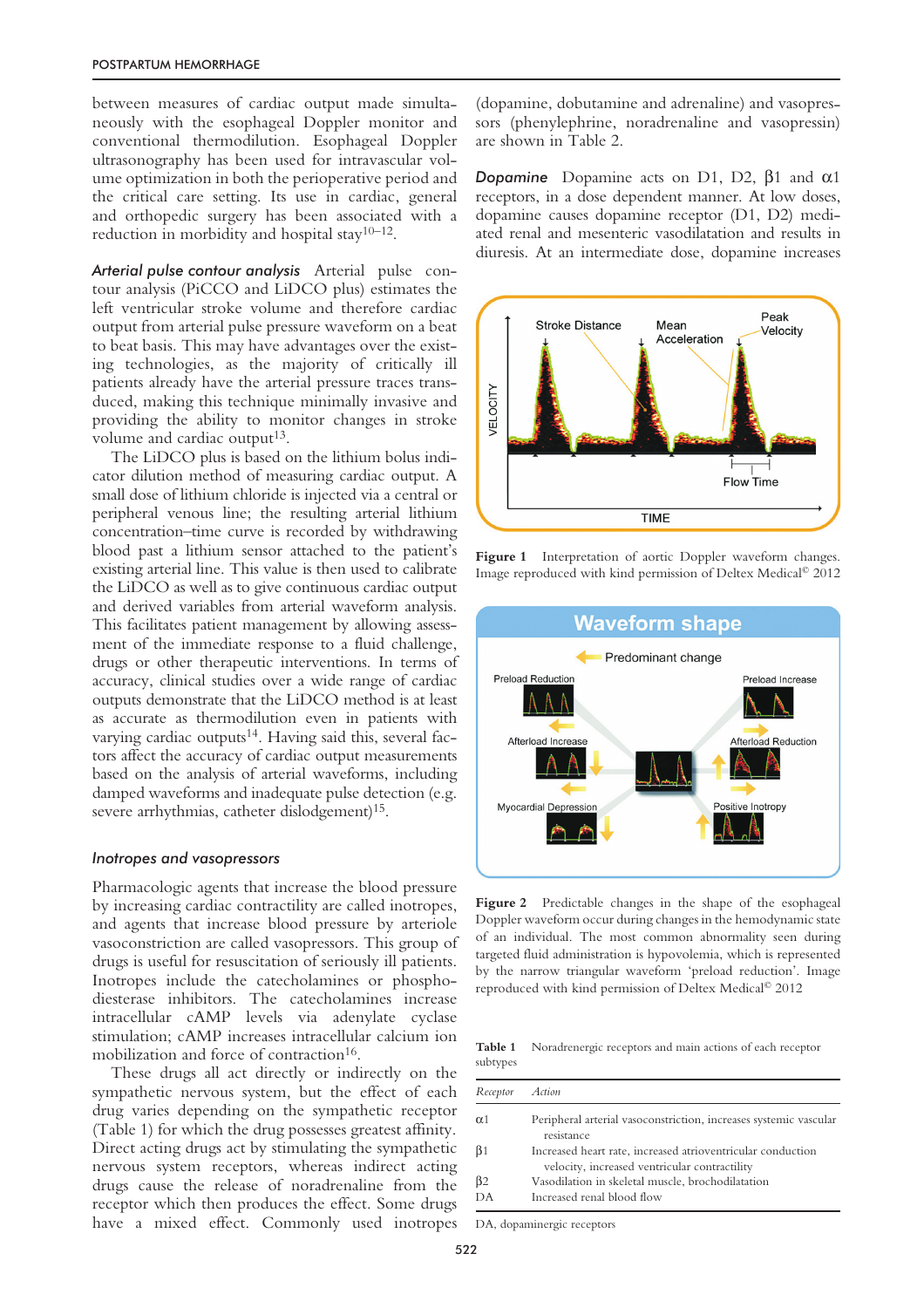#### **Table 2** Commonly used inotropes and vasopressors

|                                |                                          | Receptor   |           |           |                |                                                     |
|--------------------------------|------------------------------------------|------------|-----------|-----------|----------------|-----------------------------------------------------|
| Drug                           | Dose range                               | <i>a</i> 1 | $\beta$ 1 | $\beta$ 2 | <i>Other</i>   | Major side-effects                                  |
| Dopamine                       | $2.0 - 20 \mu g/kg/min$                  | $++$       | $^{+}$    |           | DА<br>$+++$    | Ventricular arrhythmias                             |
| Dobutamine                     | $2.0 - 20 \mu g/kg/min$                  |            | $^{+++}$  | $^{++}$   | $\theta$       | Peripheral vasodilator, tachycardia at higher doses |
| Adrenaline (epinephrine)       | $0.01 - 0.1 \mu g/kg/min$                | $+++$      | $+++$     | $^{++}$   | $\Omega$       | Ventricular arrhythmias, severe hypertension        |
| Phenylephrine                  | $100 \mu g/ml$ at a rate of<br>$30$ ml/h | $+++$      |           |           | 0              | Bradycardia, peripheral ischemia                    |
| Noradrenaline (norepinephrine) | $0.01 - 3 \mu g/kg/min$                  | $+++$      | $^{++}$   |           | $\theta$       | Bradycardia, peripheral ischemia                    |
| Vasopressin                    | $0.01 - 0.1$ U/min                       |            |           |           | V <sub>1</sub> | Severe peripheral ischemia                          |
|                                |                                          |            |           |           | $+++$          |                                                     |

DA, dopamine receptors

cardiac output via the  $\beta$ 1 receptor. At higher doses, this agent leads to α1 receptor mediated vasoconstriction.

*Dobutamine* Dobutamine is mainly a β1 receptor agonist with weak β2 receptor agonist properties. It is a potent inotrope with a weaker chronotropic and peripheral vasodilatory effect.

*Adrenaline (epinephrine)* Adrenaline is a potent β receptor agonist which also has  $\alpha$  receptor agonist activity. Adrenaline is useful during resuscitation and maintaining cardiac output during initial stages; however, tachycardia, increased myocardial oxygen demand and arrhythmias are limiting factors in its use.

*Phenylephrine* Phenylephrine has potent α receptor agonist activity, but virtually no affinity for the  $\beta$ receptor. Phenylephrine is given as a bolus or infusion to increase the mean arterial pressure in the presence of peripheral vasodilatation. It is started as an infusion of 100 µg/ml at a rate of 30 ml/h, but is titrated to keep the blood pressure within 20% of the patient's baseline for as long as it is needed.

*Noradrenaline (norephenephrine)* Noradrenaline is a potent α1 receptor agonist with some β1 receptor activity leading to potent vasoconstriction, raised blood pressure and compensatory bradycardia. Myocardial oxygen demand is increased markedly after its administration.

*Vasopressin* Vasopressin or antidiuretic hormone (ADH) has a potent vasoconstriction effect through V1 receptors in the vascular smooth muscle; it causes water retention by the kidney via increased adenylate cyclase activity and cAMP levels. Pressor effects of vasopressin are relatively well-preserved during hypoxic and acidotic conditions, which commonly develop during shock of any origin.

#### Neurological management

Rapid assessment of global neurological function is achieved using the Glasgow coma scale (GCS). The original GCS17 has been modified with a maximum score of 15. It is an objective, reliable and accepted

**Table 3** The modified Glasgow coma scale (GCS)

|                                      | <b>Score</b>   |
|--------------------------------------|----------------|
| Eye opening response (E)             |                |
| Spontaneously                        | 4              |
| To speech                            | 3              |
| To pain                              | $\overline{c}$ |
| None                                 | $\mathbf{1}$   |
| Best verbal response (V)             |                |
| Oriented                             | 5              |
| Confused                             | 4              |
| Inappropriate speech                 | 3              |
| Incomprehensible speech              | $\overline{2}$ |
| None                                 | $\mathbf{1}$   |
| Best motor response (M)              |                |
| Obeys command                        | 6              |
| Localizes to painful stimulus        | 5              |
| Withdrawal to painful stimulus       | $\overline{4}$ |
| Abnormal flexion to painful stimulus | 3              |
| Extension to painful stimulus        | $\overline{c}$ |
| None                                 | $\mathbf{1}$   |
| Total                                | 15             |

way of assessing global neurological function. Modification was achieved by adding three components, namely the eye opening response (E, with a maximum score of 4), best verbal response (V, with a maximum score of 5) and best motor response (M, with a maximum score of 6) as shown in Table 3. Although the modified GCS was initially used to assess consciousness level after head trauma, it is a relatively simple and easy to follow neurological assessment tool for most patients, including those who have sustained catastrophic PPH.

#### Thus  $GCS = E + V + M$

 $GCS = 15$ , fully alert and conscious  $GCS = 13-14$ , mild state of unconsciousness  $GCS = 9-12$ , moderate state of unconsciousness  $GCS = 3-8$ , deep state of unconsciousness. The patient needs tracheal intubation and ventilation

#### Renal management

Acute renal failure (ARF) presenting as oliguria or anurea is one of the commonest complications of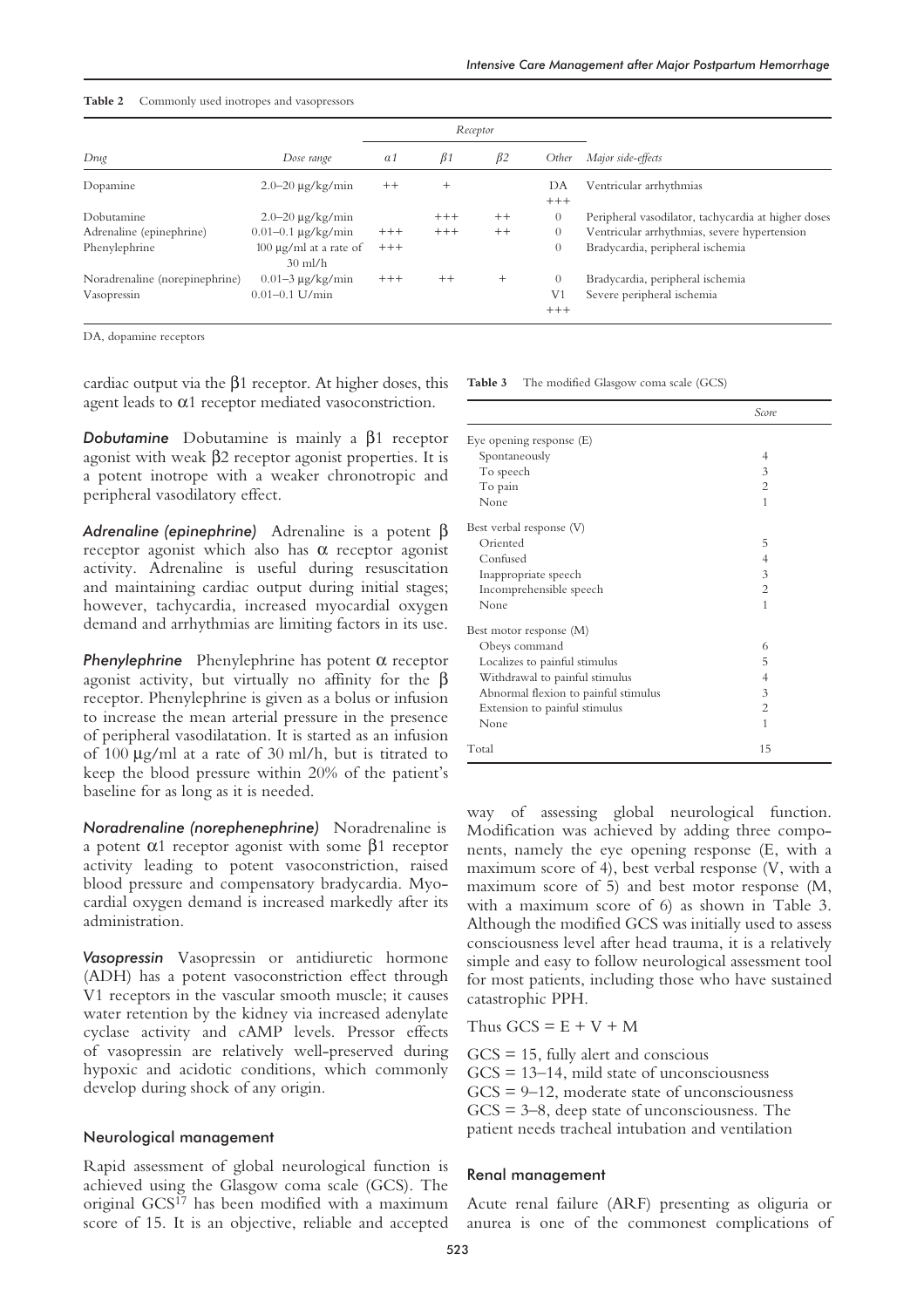acute hypovolemic shock and PPH. Hypovolemia leads to reduced glomerular perfusion, acute tubular necrosis and ultimately renal failure. Patients with pregnancy induced hypertension are more susceptible to ARF following PPH because of decreased intravascular volume and increased vascular response to catecholamines<sup>18,19</sup>.

The urinary bladder must be catheterized in all patients with PPH. Hourly recording of urine output provides an early indication of ARF. Management should be aimed at maintaining adequate intravascular volume, supportive care and avoiding nephrotoxic drugs like non-steroidal anti-inflammatory drugs (NSAIDs). Prompt recognition, aggressive resuscitation and intervention may prevent ARF. Traditionally low dose dopamine infusion has been shown to increase renal blood flow; however, current evidence suggests that this does not affect the clinical outcome.

Renal replacement therapy (RRT) in the form of peritoneal dialysis (PD), continuous venovenous hemofiltration (CVVH) or continuous venovenous hemodifiltration (CVVHDF) may be indicated if there is established ARF, not responding to volume replacement and diuretics (Table 4).

# Gastrointestinal management

Protein energy malnutrition is a major problem in severely ill hypercatabolic patients in the  $ICU<sup>21</sup>$ . Early initiation of enteral nutrition is beneficial, with significant positive effects on septic complications, and improved outcome compared with parenteral nutrition. Enteral nutrition guarantees the preservation of gut mass and prevents increased gut permeability to bacteria and toxins22.

## Hematological management

Blood products and hematological management are discussed in various other chapters of this book (see Chapter 4–6).

## Sepsis management

Sepsis is a leading cause of death in critically ill patients despite the aggressive management and use of specific antibiotics. The septic response is an extremely complex chain of events involving both inflammatory and anti-inflammatory processes<sup>23</sup>. Early diagnosis and stratification of the severity of sepsis is very important, thereby increasing the possibility of starting timely and specific treatment $24$ .

**Table 4** Indications for renal replacement therapy in ICU (adapted from Ronco *et al*. 20)

Oliguria (urine output <0.5 ml/kg/h) Uncompensated metabolic acidosis (pH <7.1) Blood urea >30 mmol/l (84 mg/dl) Serum creatinine >300 µmol/l (3.4 mg/dl) Serum potassium >6.5 mmol/l or rapidly rising

The Surviving Sepsis Campaign (SSC)<sup>25</sup> is a high profile initiative of the European Society of Intensive Care Medicine, the International Sepsis Forum and the Society of Critical Care Medicine. It was proposed to improve the management, diagnosis and treatment of sepsis. The SSC aims to reduce mortality from sepsis via a multipoint strategy, primarily by:

- Building awareness of sepsis
- Improving diagnosis
- Increasing the use of appropriate treatment
- Educating health-care professionals
- Improving post-ICU care
- Developing guidelines of care
- Facilitating data collection for the purposes of audit and feedback.

# Pain relief and sedation

Critical illness can be a frightening experience for the awake and alert patient, and adequate sedation may reduce this. The ideal sedative agent should have minimal cardiovascular effect with rapid onset and offset actions. Commonly used sedatives include benzodiazepines in the form of a midazolam infusion. Midazolam has three metabolites; one of these (1-hydroxymidazolam) can accumulate in the critically ill. The normal elimination half-life is 2 hours, but can be as long as a few days in the long-term sedated, critically ill individual. Shorter acting drugs like propofol infusion can also be used with caution, because it can cause cardiovascular depression in the hypovolemic and septic patient.

Pain is common and may be worsened by invasive and unpleasant procedures that can lead to respiratory and cardiac complications as a result of increased sympathetic activity. Assessment of pain is a vital element in effective pain management. Opioids are the mainstay of treatment and possess sedative, hypnotic effects besides their obvious analgesic effects. They work at the level of the opioid receptors. Morphine sulfate is the most commonly used opioid. Morphine is metabolized primarily in the liver into two main products, morphine-3-glucuronide and morphine-6 glucuronide. Both are excreted renally and accumulate in circumstances of renal dysfunction. Other short acting opioids such as fentanyl or alfentanil infusions can also be used.

Balanced analgesia (multimodal approach) is the method of choice for moderate pain control wherever possible by using other analgesic techniques such as paracetamol, NSAIDs and regional techniques (e.g. epidural infusions for postoperative patients).

## General management

General management includes deep vein thrombosis (DVT) prophylaxis, stress ulcer prevention,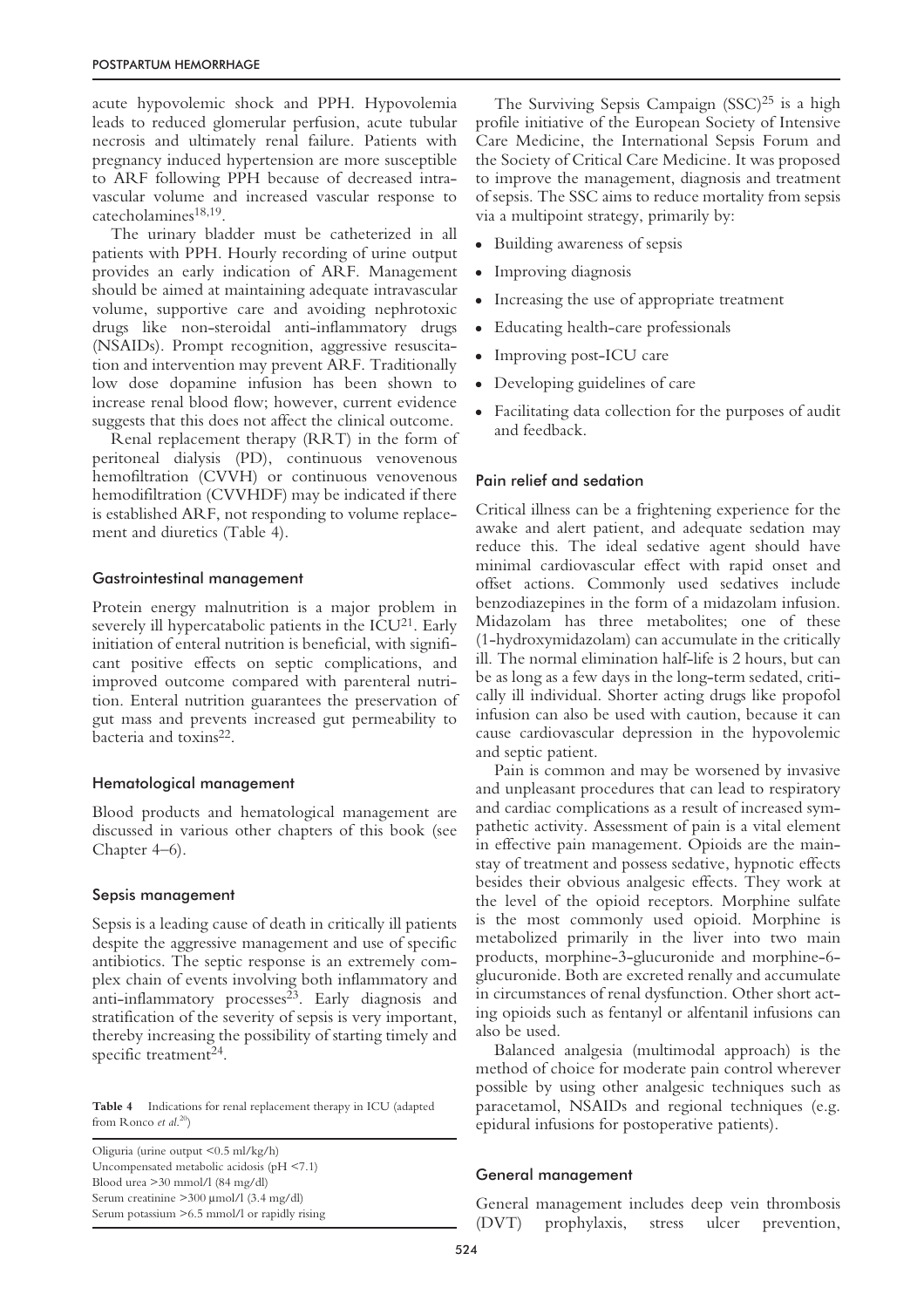prevention of nosocomial pneumonia, line sepsis care and skin care to prevent decubitus ulcerations.

## *Care bundle*

The 'care bundle' is a relatively new concept in intensive care practice. It appears that when several evidence based interventions are grouped together in a single protocol, they result in substantially greater improvement in patient outcome. This concept was developed in the USA by Berenholzt and Pronovost *et al*. 26,27 to eliminate catheter related blood stream infections in the ICU. The care bundle is being promoted by National Health Service Modernisation Agency in  $UK^{28}$  as it provides a method for establishing best evidence based clinical practice (Table 5).

Various care bundles have been developed all of which can be grouped together under ventilator care bundle. FAST HUG is a mnemonic proposed 5 years ago by Jean-Louis Vincent<sup>29</sup> as a way of assisting health-care workers looking after critically ill patients. The FAST HUG mnemonic has seven basic components (Table 6) that should be considered for every intensive care patient at least once a day: feeding, analgesia, sedation, thromboembolic prophylaxis, head-of-bed elevation, stress ulcer prevention and glucose control. Although all of these elements may not require action as to particular patients each day, it is suggested that considering each of these elements will minimize mistakes, reduce complications and improve positive outcomes and quality of life for ICU patients.

Whenever possible and, if appropriate, the mother should be informed about the baby's health and progress. It is important not to forget that the intensive care patient is not just a series of diseased organs, but a human being with physical, psychological and spiritual

Table 5 Central line care bundle<sup>27</sup>

| Hand hygiene                                      |
|---------------------------------------------------|
| Maximum barrier precautions                       |
| Chlorhexidine skin antisepsis                     |
| Optimal catheter site selection                   |
| Daily review of line necessity and prompt removal |
|                                                   |

**Table 6** The seven components of the FAST HUG approach. Reproduced from Vincent, 2005<sup>29</sup>, with permission

| Component                          | Consideration for intensive care unit (ICU) team                                                                                 |  |  |  |  |  |
|------------------------------------|----------------------------------------------------------------------------------------------------------------------------------|--|--|--|--|--|
| Feeding                            | Can the patient be fed orally, if not enterally? If not,<br>should we start parenteral feeding?                                  |  |  |  |  |  |
| Analgesia                          | The patient should not suffer pain, but excessive<br>analgesia should be avoided                                                 |  |  |  |  |  |
| Sedation                           | The patient should not experience discomfort, but<br>excessive sedation should be avoided; 'calm,<br>comfortable, collaborative' |  |  |  |  |  |
| Thromboembolic<br>prevention       | Should we give low-molecular-weight heparin or use<br>mechanical adjuncts?                                                       |  |  |  |  |  |
| <b>Head of the bed</b><br>elevated | Optimally, 30–45°, unless contraindications (e.g.<br>threatened cerebral perfusion pressure)                                     |  |  |  |  |  |
| Stress <b>Ulcer</b><br>prophylaxis | Usually H2 antagonists; sometimes proton pump<br>inhibitors                                                                      |  |  |  |  |  |
| Glucose control                    | Within limits defined in each ICU                                                                                                |  |  |  |  |  |

needs. Intensive care admission is a stressful event for the patient and her family, and patients recovering from critical illness are at risk of developing posttraumatic stress disorder (PTSD). The provision of an ICU diary is associated with a reduction in the incidence of new-onset PTSD30. While the patient is in ICU, the health-care staff and family write about the daily progress of the patient along with photographs in a diary. This diary explains what happened to the patient in the ICU, thus helping fill in significant gaps they have in their memories and putting any delusional memories into context. These efforts aid psychological recovery.

## Discharge and follow-up

Once discharged from the ICU, MEOWS charts can be continued in these patients when they return to a step-down unit at which time the intensive care outreach team should provide follow-up on the ward. The intensive care outreach team is a multidisciplinary team comprising senior nurses with a background in intensive care and intensivists. The team works closely with the ICUs. The primary aim is to ensure that these patients receive appropriate and timely treatment after their discharge from the ICU and prevent any readmission.

# SUMMARY

The care of the acutely ill PPH patient in the critical care unit is challenging and often requires a multidisciplinary approach. Early recognition and prompt treatment of such patients can help prevent irreversible organ dysfunction.

## PRACTICE POINTS

- Management of the PPH patient in the ICU should take into account the normal physiological changes during pregnancy.
- The main aim is to support the patient's vital functions, ensure adequate oxygen delivery and tissue perfusion, thus preventing irreversible organ dysfunction.
- The 'FAST HUG' approach should be considered for every intensive care patient at least once a day.
- Sepsis is a leading cause of death in critically ill patients despite the aggressive management and use of specific antibiotics. The early diagnosis and stratification of the severity of sepsis is important.

## References

- 1. Morgan RJM, Williams F, Wright MM. An Early Warning Scoring System for detecting developing critical illness. Clin Intensive Care 1997;8:100
- 2. Confidential Enquiry into Maternal and Child Health (CEMACH). Saving Mothers' Lives. London, UK: Royal College of Obstetricians and Gynaecologists, 2007